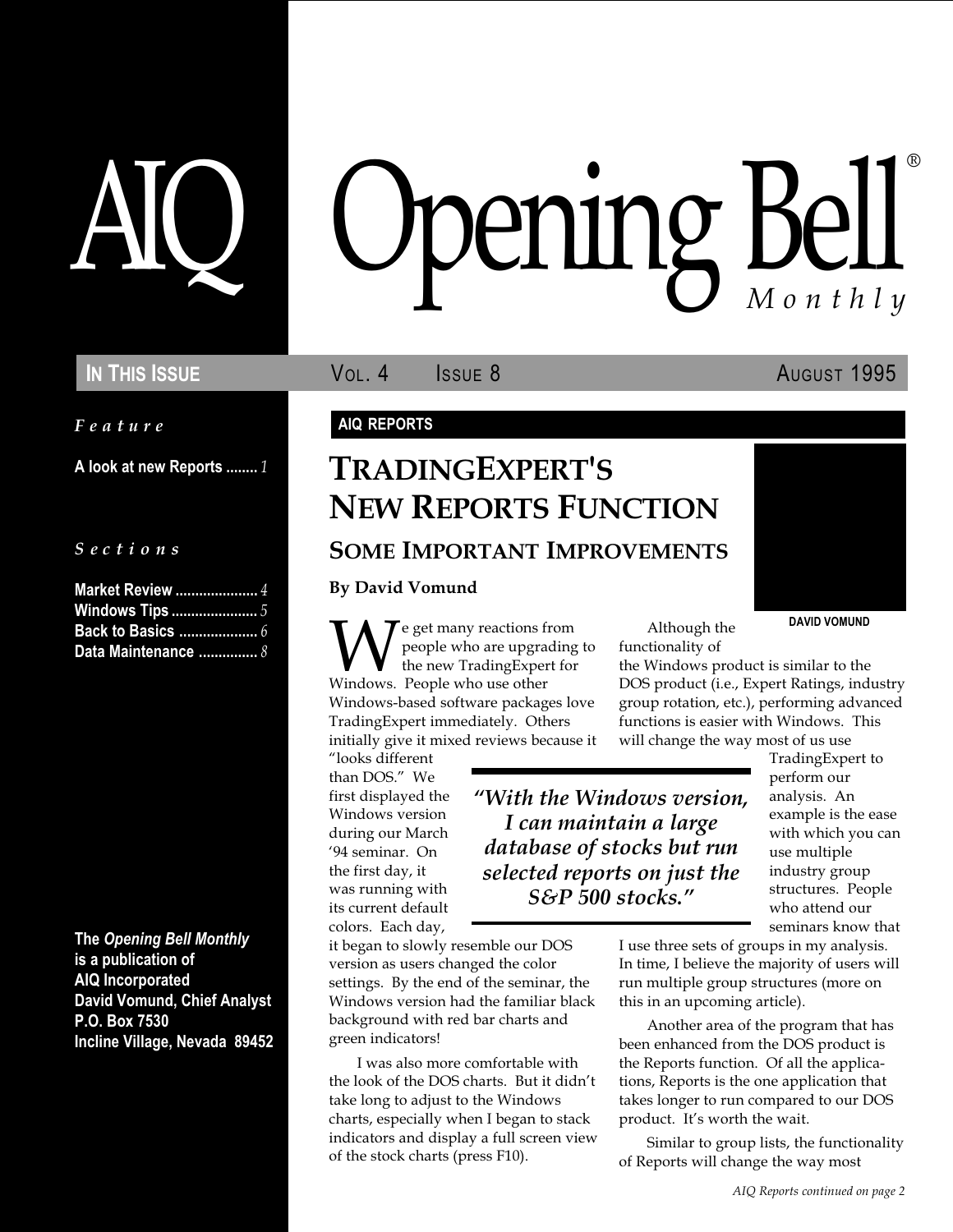### AIQ REPORTS continued

#### people do their analysis.

A big improvement in Reports is the ability to run screenings on a selected list of stocks. In the Reports section, go to Settings/ Global/ Daily. The first entry labeled Stock tells the system which stocks you want reports to be run on. You can run reports on all the tickers in your Master Ticker List, on S&P 500 stocks, or on a list you have created.

Why is this important? If you are using a broad industry group structure, then you should have 1500 or even 3000 stocks in your database so that each group has a sufficient number of stocks. Yet

when you run reports on all these stocks, you end up with low price or low volume stocks dominating the top of the reports. Also, some ratios like the Up-Down Signal Ratio on the Weighted Action List and the Unconfirmed Signal Ratio on the Market Log are distorted because of stocks with large bid-ask spreads (see Opening Bell Monthly December '93).

### PLEASE SEND CORRESPONDENCE TO:

Opening Bell Monthly G.R. Barbor, Editor P.O. Box 7530 Incline Village, NV 89452

AIQ Opening Bell Monthly does not intend to make trading recommendations, nor do we publish, keep or claim any track records. It is designed as a serious tool to aid investors in their trading decisions through the use of AIQ software and an increased familiarity with technical indicators and trading strategies. AIQ reserves the right to use or edit submissions.

For subscription information, phone 1-800-332-2999 or 1-702-831-2999.

© 1993-1995, AIQ Systems

| =                              |                                      |       |                                         | <b>AIQ Reports</b> |                 |                 |                                                                        |               | <u>Figure 1</u>  |             | ≁I≑                  |
|--------------------------------|--------------------------------------|-------|-----------------------------------------|--------------------|-----------------|-----------------|------------------------------------------------------------------------|---------------|------------------|-------------|----------------------|
| Reports                        | <u>S</u> ettings<br>View<br>Generate |       | HeIp                                    |                    |                 |                 |                                                                        |               |                  |             |                      |
| $\overline{\mathbf{P}^*}$<br>₫ | n ə<br>Criteria <sup>®</sup>         |       | Menu<br>Chart :                         |                    |                 |                 |                                                                        |               |                  |             |                      |
|                                |                                      |       |                                         |                    |                 |                 |                                                                        |               |                  |             |                      |
| $\blacksquare$                 |                                      |       | Daily Volume Change 6/2/95              |                    |                 |                 |                                                                        |               |                  |             |                      |
|                                | Volume Change Increasing             |       | ----------------Stock------------------ |                    |                 |                 | --------Group--------                                                  |               |                  |             |                      |
| <b>Ticker</b>                  | <b>Stock</b>                         |       | Wt Price %Chg TS DTS                    |                    |                 |                 | Group                                                                  | <b>TS DTS</b> |                  |             |                      |
| F                              | Ford Mtr Co.                         | 99 30 |                                         | $\overline{4}$     | 100             | 3               | 3711                                                                   | (99)          | $\mathbf{0}$     |             |                      |
| VIA-B                          | Viacom Inc.                          |       | 73 43 7/8                               | [8]                | (100)           | (33)            | 7810                                                                   | 59            | (31)             | ٠           |                      |
| <b>LOTS</b>                    | Lotus Dev Corp                       |       | 70 32 1/2                               | $\overline{2}$     | (67)            | $\overline{33}$ | 7370                                                                   | 50            | $\overline{1}$   |             |                      |
| PT                             | Pet Inc.                             |       | 68 19 3/8                               | $\overline{0}$     | (95)            | (2)             | 2001                                                                   | 82            | $\overline{28}$  |             |                      |
| $\overline{\mathbf{c}}$        | Chrysler Corp                        |       | 57 44 1/8                               | 5                  | 77              | 11              | 3711                                                                   | (99)          | $\overline{0}$   |             |                      |
| <b>DEC</b>                     | Digital Equip Corp                   |       | 48 44 7/8                               | (5)                | 73              | 15              | 3570                                                                   | 91            | 5                |             |                      |
| <b>TXU</b>                     | Texas Utils Co                       |       | 43 34 7/8                               | $\overline{0}$     | 98              | (2)             | 4911                                                                   | 100           | Ō                |             |                      |
| <b>MER</b>                     | Merrill Lynch & Co Inc.              |       | 33 50 1/8                               | 8                  | 94              | 17              | 6099                                                                   | 99            | 5                |             |                      |
|                                |                                      |       |                                         |                    |                 |                 |                                                                        |               |                  |             |                      |
|                                | Volume Change Decreasing             |       |                                         |                    |                 |                 | ---------------Stock------------------           --------Group-------- |               |                  |             |                      |
| <b>Ticker</b>                  | <b>Stock</b>                         |       | Wt Price %Chq TS DTS                    |                    |                 |                 | Group TS DTS                                                           |               |                  |             |                      |
| <b>NOVL</b>                    | Novell Inc.                          |       | 99 19 1/8                               | (7)                | (98)            | $\mathbf{0}$    | 7370                                                                   | 50            | $\mathbf{1}$     | ٠           |                      |
| CP <sub>0</sub>                | Compag Computer Corp.                |       | 92 39 7/8                               | $[3]$              | 95              | $\overline{5}$  | 3570                                                                   | 91            | 5                |             |                      |
| <b>IBM</b>                     | International Business Machs         |       | 78 93 7/8                               | $[3]$              | $\overline{77}$ | 10              | 3570                                                                   | 91            | 5                |             |                      |
| <b>TCOMA</b>                   | Tele Communications A                |       | 76 20 7/8                               | $\overline{5}$     | 99              | $\overline{0}$  | 4830                                                                   | 100           | $\overline{0}$   |             |                      |
| <b>MCIC</b>                    | MCI Communications Corp              |       | 62 19 7/8                               | $\mathbf{1}$       | (79)            | $\overline{2}$  | 4899                                                                   | [53]          | 22               |             |                      |
| <b>AAPL</b>                    | Apple Computers Inc.                 |       | 61 42 1/8                               | $\sqrt{3}$         | 86              | $\overline{3}$  | 3570                                                                   | 91            | $\overline{5}$   |             |                      |
| МIJ                            | Micron Technology                    |       | 58 47 3/8                               | (1)                | 83              | 17              | 3674                                                                   | 61            | 15               |             |                      |
| E C                            | Engelhard Corp.                      |       | 58 41 3/8                               | (2)                | 79              | $\overline{2}$  | 2890                                                                   | 96            | $\boldsymbol{4}$ | $\ddotmark$ | $\ddot{\phantom{1}}$ |
|                                |                                      |       |                                         |                    |                 |                 |                                                                        |               |                  |             |                      |
| Form View                      |                                      |       |                                         |                    |                 |                 |                                                                        |               | <b>NUM</b>       |             |                      |

With the Windows version, I can maintain a large database of stocks but run selected reports on just the S&P 500 stocks. As a result, I have now moved up to a 3000 stock database.

Even if you decide to run the Reports function on all the stocks in a large stock database, you have the ability, for example, to tell the system to analyze only those stocks with prices greater than \$10 and daily volume greater than 30,000 shares.

### NEW REPORTS

The Reports Library has been greatly expanded. An interesting new report is the Volume Change Report, which lists stocks that are showing above average and below average volume. This report, which is based on a moving average of volume, looks at the slope of the moving average. The length of the moving average and the slope time period can be changed under Settings/ Report Criteria/ Daily Stock Criteria. If you are looking for volume spikes, decrease the number of days calculated in the moving average and change the Volume Change Period to

2. If you are looking for trends in volume, then increase the Volume Change Period.

Many times, heavy volume in a stock is the result of a news story and shares are quickly bid up or down. A Daily Volume Change Report is displayed in **Figure 1**. The second stock shown is Viacom Inc. (VIA-B). You can tell there was bad news since the stock has heavy volume and its share price has fallen 8% over the last five days (see % Chg column).

Sometimes a stock trades with heavy volume not from a news item but from inside information or from large institutional buying or selling. Finding these situations is the goal of this report. The stock with the third highest volume increase is Lotus (LOTS). In **Figure 2**, we see that volume for Lotus was well above average in the last two days and that the slope of the average volume line was moving higher. This is what Lotus looked like the day before it rose over 25 points as a result of the IBM acquisition.

The Volume Change Report is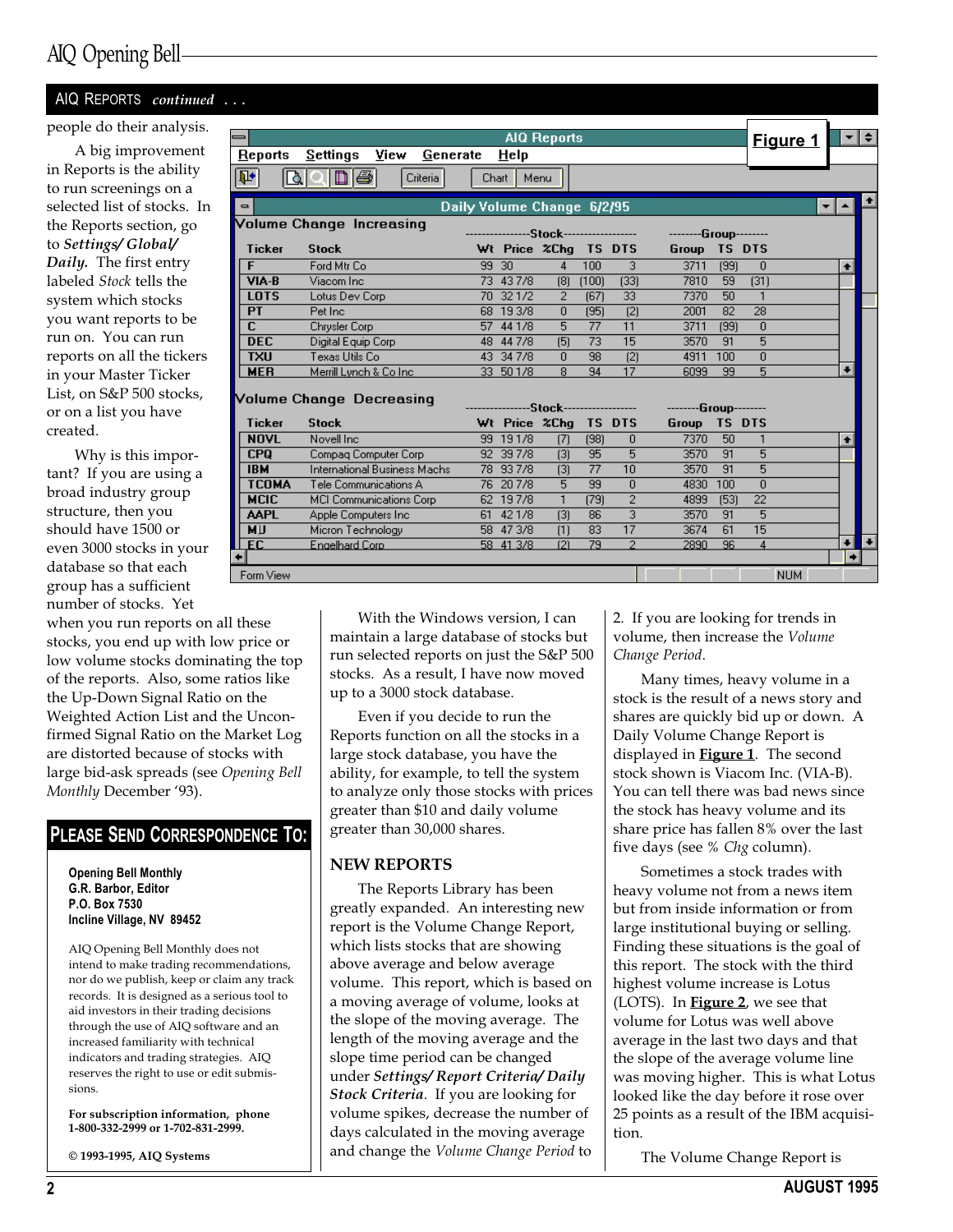effective in flagging possible trading situations but the user still must analyze each stock, determining if volume is high from a news item or from insider activity. If it's from insider activity, you then have to determine if the news, when it breaks, will be good or bad. Because of these conditions, we added more reports that require less manual screening. There is an Accumulation/Distribution Report which lists stocks with very strong or very weak Money Flow and On Balance Volume indicators. The report that I'm most excited about is the Price Volume Divergence Report.

The Price Volume Divergence Report looks for stocks that are moving in opposite directions than their On



Balance Volume or Money Flow indicators. By default, the report looks at a 15 trading day time period and each indicator is equally important in

the report's calculation. A positive divergence occurs when the stock falls during those 15 days at the same time that a composite average of the two



indicators rises. The opposite is true for a negative divergence. Figure 3 shows an example of a positive divergence between Philip Morris and On Balance Volume (OBV). Notice that the stock is below its February highs but the OBV line is at a new yearly high.

In the Price Volume Divergence Report, default values place equal weight on the OBV and Money Flow indicators, but you can weight one indicator more than the other. To change the weight given to each indicator, in the Reports application select Settings, choose

> AIQ Reports continued on page 4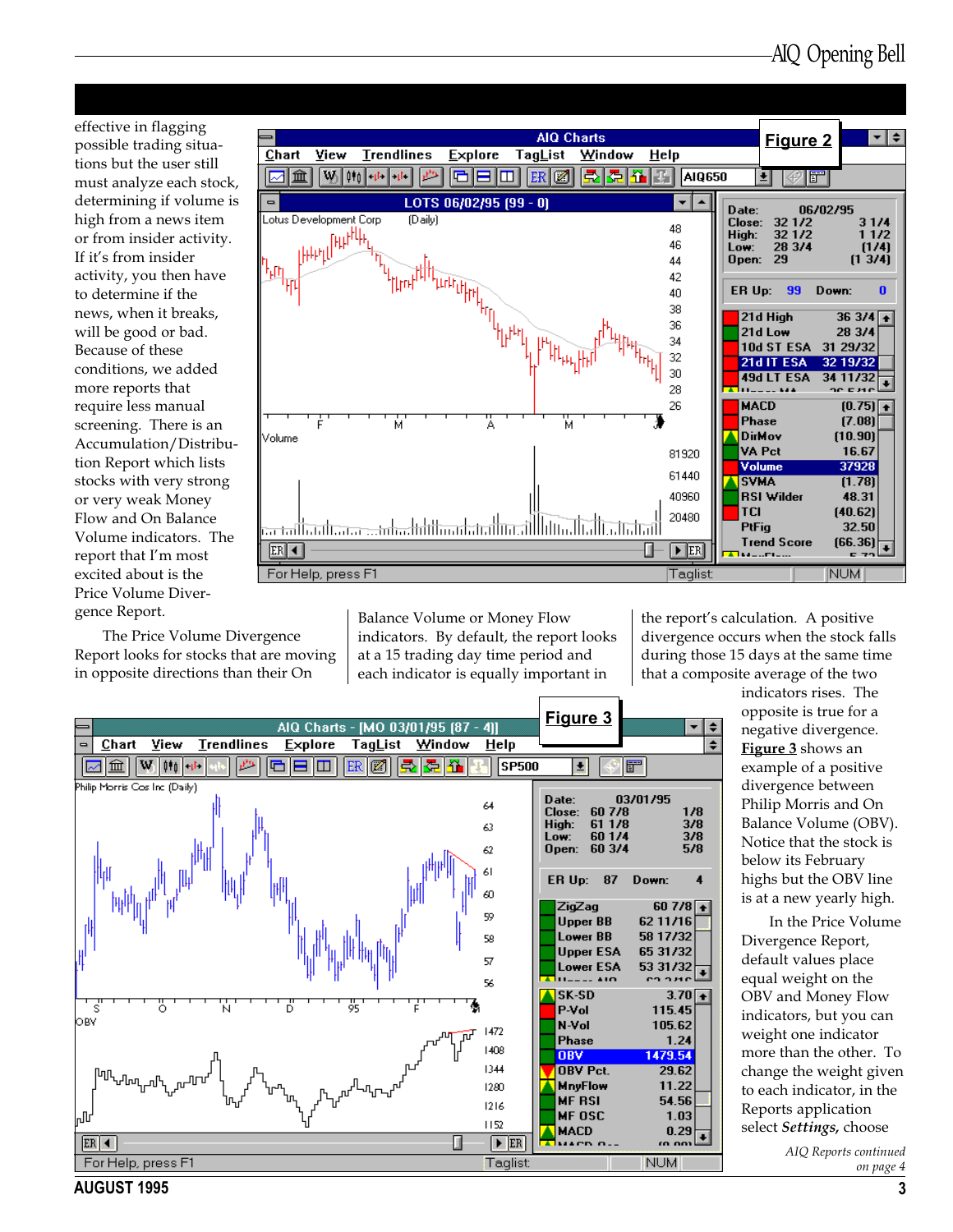### AIQ REPORTS continued ...

Report Criteria and then Daily Stock Criteria. Highlight the Price Volume Divergence Report. To use the OBV indicator exclusively, assign a weight of 100 to OBV and zero to Money Flow. It is easier to see the divergences with all the weight assigned to one indicator.

We performed a quick test of the Price Volume Divergence Report for this year using the default settings. A simple strategy was used. On the first day of each month, the report was run. The top five ranked stocks were bought and held for the remainder of the month, at which time a new report was run. The database that was used is the 500 stocks in the S&P 500 index.

**Table 1** shows the results of the stocks with positive divergences while Table 2 shows the results of the stocks with negative divergences. These results are impressive. Stocks showing positive divergences on the first day of the month outperformed the S&P 500 index in five out of the last six months. Average percentage outperformance was 3.55%. Stocks showing negative divergences underperformed the market in five out of the last six months. The average percentage underperformance was 1.79%.

We plan to perform further studies of this interesting report. Results will be published in upcoming Opening Bell issues.  $\blacksquare$ 

|          | Table 1<br><b>Positive Divergences</b> |                           |                          |
|----------|----------------------------------------|---------------------------|--------------------------|
|          | Top Five<br>Stocks $(\%)$              | $S\&P500$<br>Index $(\%)$ | Stocks Held              |
| January  | 7.35                                   | 2.46                      | WMT AIT NYN MAT UCM      |
| February | 11.76                                  | 3.24                      | <b>GE CHA MU AN AVP</b>  |
| March    | 4.34                                   | 3.34                      | NOVL FLT MO GTE SUNW SCE |
| April    | 7.92                                   | 2.47                      | PEP CHV GTE ORCL SGP     |
| May      | 0.36                                   | 3.74                      | AMD MCIC DIS AMR AGREA   |
| June     | 7.38                                   | 2.54                      | T AGREA XRX DD SMED      |

Average monthly outperformance = 3.55%

|          |                           |                           | Table 2<br><b>Negative Divergences</b> |
|----------|---------------------------|---------------------------|----------------------------------------|
|          | Top Five<br>Stocks $(\%)$ | $S\&P500$<br>Index $(\%)$ | Stocks Held                            |
| January  | $-1.16$                   | 2.46                      | CPQ MU BAC CMCSK MMM                   |
| February | 2.66                      | 3.24                      | CIN MAT FTU AMB UPJ                    |
| March    | 2.71                      | 3.34                      | BAC ABT MCD IP RD                      |
| April    | $-3.18$                   | 2.47                      | KO AXP CCI USHC IBM                    |
| May      | $-0.44$                   | 3.74                      | ATI SNA COL ORX SPP                    |
| June     | 6.46                      | 2.54                      | KO CAT CCI AMGN USHC                   |

Average monthly underperformance = 1.79%

### By David Vomund

 $\Box$  here was only one Expert Rating signal since our last Market Review, and that was a 99 down signal on July 19. That week started like any other week of this year. The S&P 500 made its 49th record of the year and the Nasdaq moved above the 1000 mark for the first time. Then negative comments from Microsoft's CFO and lower than expected earnings from Intel sent stocks lower. At one point on Wednesday, July 19, the Dow was down 132 points and

### MARKET REVIEW

technology issues were down even more. People who had been bearish for months were claiming victory. Never mind that the market and technology stocks were still above their July 5 levels.

The July 19 signal was confirmed by almost every measurement. The MACD and DMI were negative and the Price Phase was decreasing. The market timing model is now bearish. To further analyze the system, the bearish signal becomes more cloudy. Ideally we want to see a high percentage of stocks with confirmed and

unconfirmed sell signals at the time of a market sell. With this signal, there were a lot of stocks with confirmed sell signals but about 90% of the stocks with unconfirmed signals were on the buy side. The market's short term uptrend remained intact even after the weakness as the S&P 500 remained above a trendline drawn from the 3/10, 4/19 and 6/9 lows.

The market's direction may best be told by the ADX/ADXR indicator which is falling, pointing to a market that is entering a trading range.  $\blacksquare$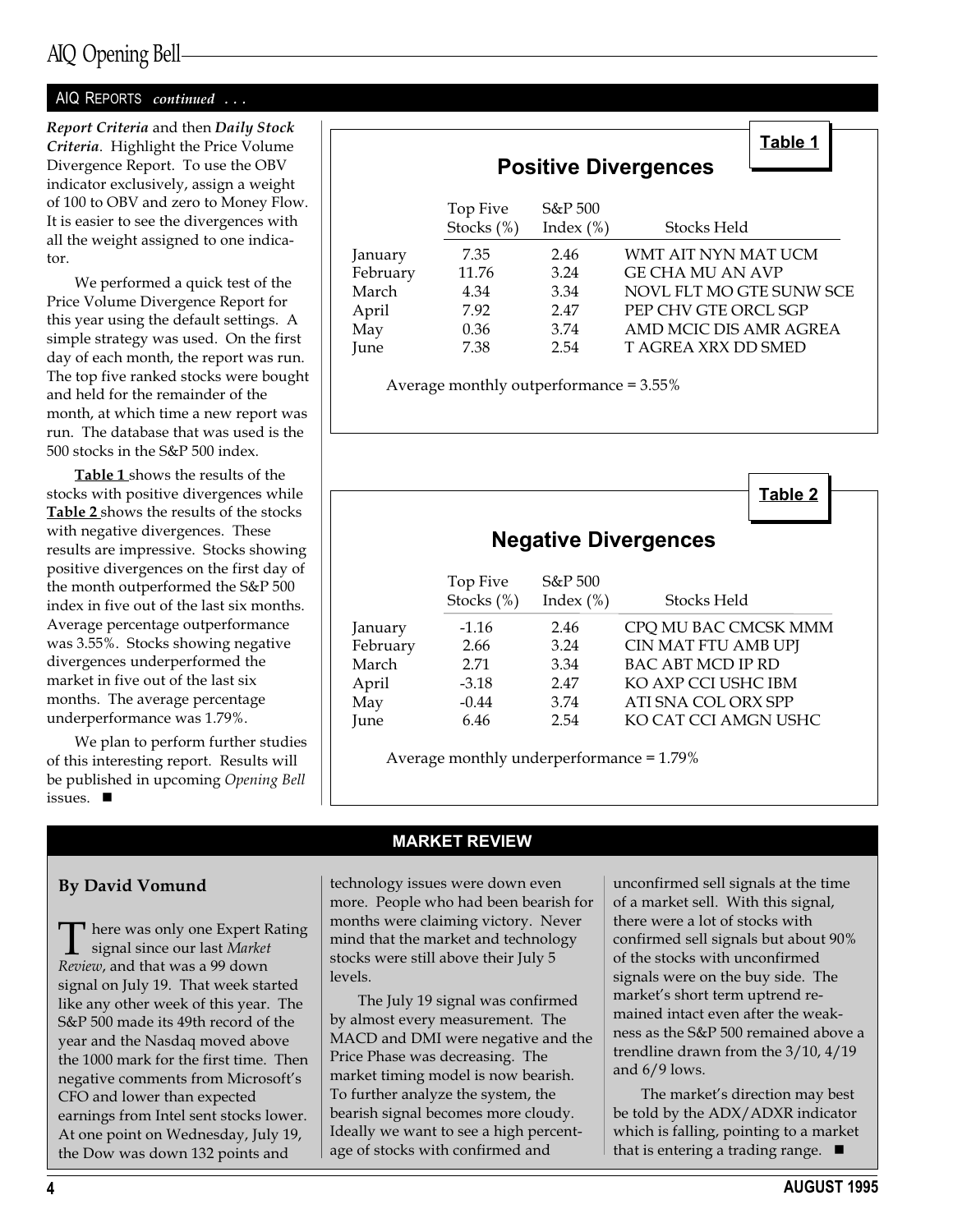$\mathbb{R}^n$ 

### WINDOWS COMMENTARY



# HELPFUL TIPS: TRADINGEXPERT FOR WINDOWS

### By Steve Hill

STEVE HILL

### Browsing from Reports to Charts

In the DOS version of TradingExpert, Reports can be browsed in the Ticker Plot function by scrolling with the cursor keys to select a ticker and then pressing the Enter key to display a price chart of the selected ticker. Hitting the *Escape* key returns you to the report. While this type of browsing feature is not directly available in the new Windows version, viewing charts from the Windows Reports application is just as easy. The method that will be described utilizes AIO's broadcast feature in combination with one of Windows most commonly used short cut keys.

After entering the Reports application, you will first need to generate Reports if they were not automatically generated during data retrieval. Next, double click with your mouse on a report in the Selected Report area to display that report on your screen. Now double click on any ticker symbol in the displayed report (note: you have to double click with the mouse pointing on the symbol, not the description). Double clicking on the symbol "broadcasts" this ticker directly to the Charts application. Charts will open with this symbol displayed.

To return quickly and efficiently to Reports without first closing Charts down, press the ALT and TAB keys at the same time. You will instantly return to Reports with the report you just left still displayed. Now, double click on another ticker and again the Charts application will reappear with a chart of the new symbol displayed. This second broadcast and all subsequent broadcasts will be quicker than the first time as Charts has already been

opened but is now running in the background.

By using the combination of the mouse (to double click on a symbol) and the ALT-TAB keys to switch between open applications, you can easily browse a considerable number of tickers in a short period of time.

### Your Preferred Indicators

Everyone has favorite indicators and many of our users would like their favorites to be automatically shown on every chart. Here's how to customize the Charts function to always show your favorite indicators.

In Charts, display a chart of any ticker symbol. Next, configure the chart with the indicators you wish to view in the lower section below the price plot by clicking on the indicators in the lower Control Panel area. If you want to show more than one indicator, hold down the CTRL key while you click on the indicators you want to display.

Repeat this process for the Price Bands or Moving Averages in the upper area of the Control Panel.

Once you have the desired layout, select Charts from the menu, select Settings, and then save the current indicators. This customized layout will apply to any symbol you bring up in Charts (also any symbol broadcast from Reports).

|                                | Figure 4                |
|--------------------------------|-------------------------|
| <b>Program Item Properties</b> |                         |
| Ford, GM, Chrysler             | 0K                      |
| d:\wintes\aigchart.exe f,gm,c  | Cancel                  |
| d:\wintes                      |                         |
| None                           | Browse                  |
| Run Minimized                  | Change Icon.<br>$He$ lp |
|                                |                         |

### Building Customized Chart Icons

TradingExpert for Windows, like many Windows applications, can take advantage of customized parameters for a given command or executable file. Creating custom icons requires a minimum amount of setup and gives the user the ability to open the Charts application preconfigured to display specific tickers. Opening Charts with a custom icon is no different than opening Charts with the regular Charts  $\text{icon} - \text{just}$  a double click of the mouse is required.

### How to Add a Customized Icon to the TradingExpert Program Group

- 1. Open your TradingExpert Program Group.
- 2. From the Program Manager menu click on File, and from the File submenu, click New.
- 3. In the Program Item Properties dialog box, select New Program Item. A second dialog box titled Program Item Properties will appear (see Figure 4).
- 4. On the description line, type in an appropriate title for the symbols that you wish to launch with this icon. In Figure 4, we are creating an icon that will automatically chart the three big auto stocks. We've typed their names in the description line.

Windows Commentary continued on page 8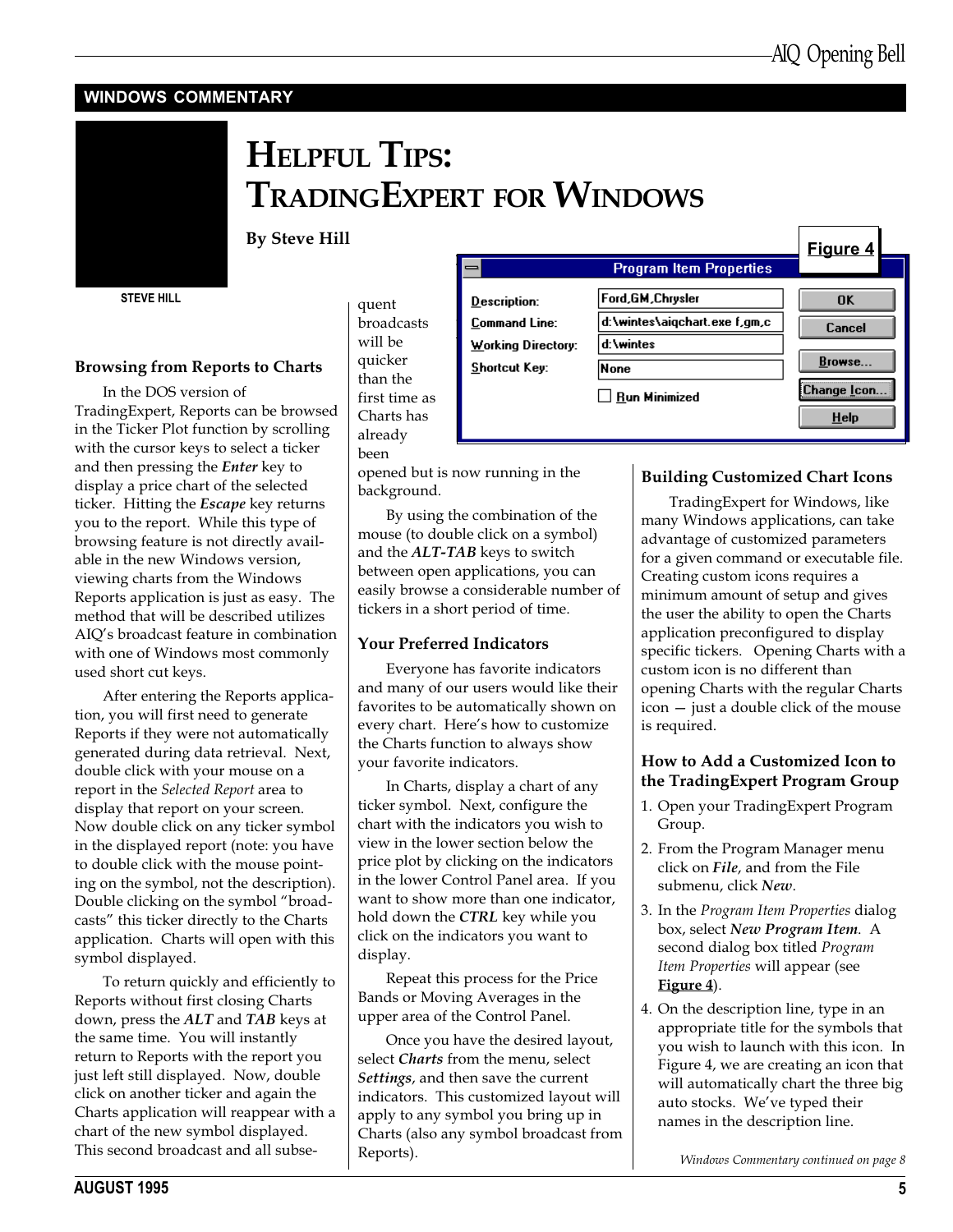### BACK TO BASICS

# BOTTOM-UP APPROACH TO STOCK SELECTION

### By David Vomund

With TradingExpert's group/<br>sector capabilities, much of<br>strategies which were discussed last sector capabilities, much of our focus is on top-down month. TradingExpert also provides a powerful bottom-up approach to stock selection. With a bottom-up strategy, analysis begins with individual stocks and moves to their industry groups and sectors.

People who combine fundamental and technical analysis often use a bottom-up approach. Stocks are first screened using fundamental analysis and then AIQ is used to time the buy and sell points. Some people prefer to use TradingExpert to time top rated Value Line stocks or stocks highlighted in Investor's Business Daily. A User List containing fundamentally attractive stocks is first created and then AIQ's Reports are run on this User List.

AIQ's original 1987 release of StockExpert was designed for bottom-



up investors. The Weighted Action List report, which lists stocks with confirmed AIQ buy and sell signals, was used to flag technically attractive stocks. This method of stock selection still works well (see OBM April '95). The new Windows program has several more stock screening reports such as high volume stocks, strong relative strength stocks, and strong accumula-

tion stocks.

|                    |                                                              |    |                 | <b>AIQ Reports</b>                        |                |       |                 |                       |           | Figure 5                | ≁l≑       |
|--------------------|--------------------------------------------------------------|----|-----------------|-------------------------------------------|----------------|-------|-----------------|-----------------------|-----------|-------------------------|-----------|
| Reports            | $\overline{\underline{\mathbf{S}}}$ ettings<br>View Generate |    |                 | Help                                      |                |       |                 |                       |           |                         |           |
| $\mathbb{R}$<br>டி | ləi<br>Ш<br>Criteria <sup>l</sup>                            |    | Chart           | Menu                                      |                |       |                 |                       |           |                         |           |
|                    |                                                              |    |                 |                                           |                |       |                 |                       |           |                         |           |
| $\blacksquare$     |                                                              |    |                 |                                           |                |       |                 |                       | $54 - 46$ |                         | ▼         |
|                    | <b>Upside Expert Rating</b>                                  |    |                 |                                           |                |       |                 |                       |           |                         |           |
|                    |                                                              |    |                 | ------------------Stock------------------ |                |       |                 | --------Group-------- |           |                         |           |
| <b>Ticker</b>      | <b>Stock</b>                                                 |    |                 | Wt ER Price %Chg TS DTS                   |                |       |                 | Group TS DTS          |           |                         |           |
| <b>STJM</b>        | St Jude Medical Inc.                                         | 99 | 97              | 44                                        | $\overline{0}$ | 78    | $\Omega$        | 2837                  | 87        | (4)                     | $\bullet$ |
| <b>NOVL</b>        | Novell Inc.                                                  | 95 | 92              | 205/8                                     | (2)            | 83    | [4]             | 7370                  | (91)      | $\overline{8}$          |           |
| CA                 | Computer Associates Intl I                                   | 93 | 92 <sub>1</sub> | 601/2                                     | $\mathbf{1}$   | (70)  | 30 <sub>2</sub> | 7370                  | (91)      | 8                       |           |
| <b>ZE</b>          | Zenith Electrs Corp                                          | 88 | 99              | 71/4                                      | [6]            | (100) | (1)             | 3630                  | (35)      | $\overline{4}$          |           |
| <b>NSM</b>         | National Semiconductor C                                     | 86 | 94              | 19                                        | (1)            | 82    | $\Box$          | 3674                  | 38        | [14]                    |           |
| cc                 | Circuit City Stores Inc.                                     | 84 | 98              | 241/2                                     | $\overline{2}$ | (76)  | 7               | 5999                  | (98)      | (9)                     |           |
| 56I                | Silicon Graphics Inc.                                        | 75 | 97              | 351/2                                     | $\overline{0}$ | (30)  | (68)            | 3570                  | 98        | $\Omega$                |           |
| <b>MDR</b>         | Mcdermott Intl.                                              | 74 | 98              | 27 1/2                                    | $\overline{2}$ | (63)  | (1)             | 3533                  | 96        | $\overline{4}$          | $\ddot{}$ |
|                    |                                                              |    |                 |                                           |                |       |                 |                       |           |                         |           |
|                    | Downside Expert Rating                                       |    |                 | ------------------Stock------------------ |                |       |                 | --------Group-------- |           |                         |           |
| <b>Ticker</b>      | <b>Stock</b>                                                 |    |                 | Wt ER Price %Chg TS DTS                   |                |       |                 | Group TS DTS          |           |                         |           |
| <b>SFX</b>         | Santa Fe Pacific                                             | 99 | 97              | 23 3/8                                    | (1)            | 95    | $[3]$           | 4011                  | 95        | $\overline{2}$          | ٠         |
| <b>TEK</b>         | Tektronix Inc.                                               | 86 | 97              | 45                                        | $\Box$         | 90    | $[3]$           | 3673                  | 99        | (1)                     |           |
| <b>FNM</b>         | Federal Natl Mtg Assoc                                       | 75 | 95              | 85                                        | $\Box$         | 99    | (1)             | 6099                  | 96        | 3                       |           |
| <b>PLL</b>         | Pall Corp                                                    | 74 | 92              | 225/8                                     | $\mathbf{1}$   | 98    | (1)             | 3554                  | 99        | $\overline{\mathsf{n}}$ |           |
| <b>DCN</b>         | Dana Corporation                                             | 72 | 97              | 25                                        | $\mathbf{1}$   | 98    | $\overline{3}$  | 3713                  | 99        | $\overline{\mathsf{n}}$ |           |
| <b>DL</b>          | Dial Corp                                                    | 71 | 91              | 24 7/8                                    | (2)            | 93    | (7)             | 9998                  | 93        | $\overline{1}$          |           |
| <b>BBI</b>         | <b>Barnett Banks Inc.</b>                                    | 70 | 96              | 45 5/8                                    | (1)            | 54    | [26]            | 6022                  | 98        | $\overline{2}$          |           |
| <b>NSI</b>         | National Service Ind                                         | 69 |                 | 95 27 3/4                                 | (2)            | 91    | $\overline{2}$  | 7399                  | 81        | (8)                     |           |
|                    |                                                              |    |                 |                                           |                |       |                 |                       |           |                         |           |
| Form View          |                                                              |    |                 |                                           |                |       |                 |                       |           | <b>MITTER</b>           |           |

Whichever stock reports are preferred, bottom-up investors use TradingExpert to filter a large stock database, flagging those stocks that deserve special attention. In-depth analysis is then performed on the flagged stocks, and finally analysis is performed on the industry groups of these stocks.

Let's look at an example using the Weighted Action List. A buy signal for the overall market was registered on April 21, 1995. That was a good time to look for stocks to purchase. Figure 5 is a Weighted Action List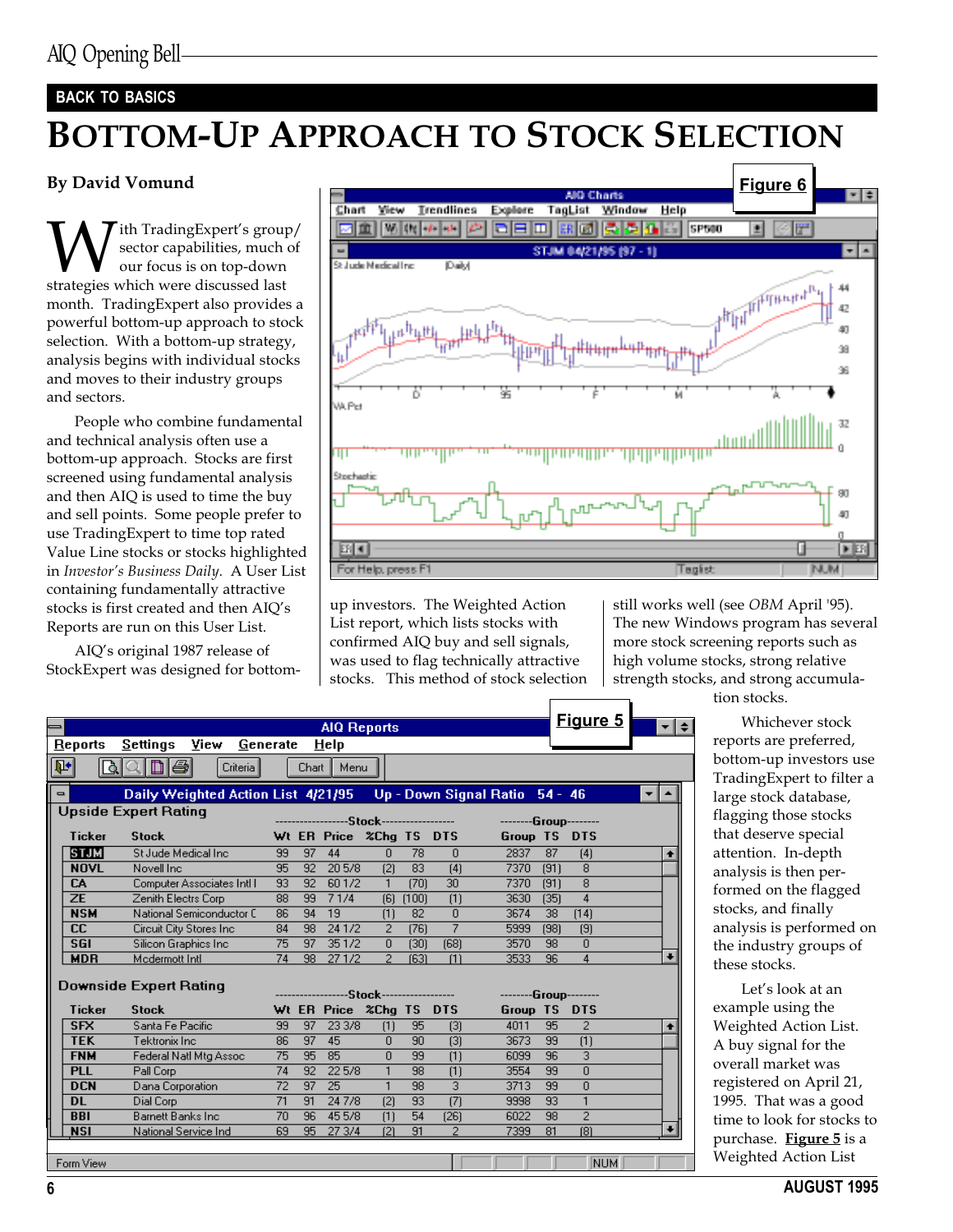### BACK TO BASICS continued . . .

report run on that day. This report lists those stocks with recent Expert Rating buy and sell signals that have been confirmed by the Phase indicator. The stocks with buy signals are listed in the order of their Positive Volume indicators. The top-rated upside stock from a database of the S&P 500 stocks was St. Jude Medical (STJM). Our analysis starts here.

With the report on the screen, you can double click on the STJM ticker symbol and its chart will appear (see **Figure 6**). We see in the title bar of the chart that STJM has a 97 upside rating. Since the stock appears on the Weighted Action List, we know that this signal is confirmed by the Phase indicator.

By clicking the ER button on the toolbar, we see the reasons for the buy signal. On this day, six rules fired. Of those, five were bullish and one was bearish. The last three rules are shown in **Figure 7**. By plotting the indicators mentioned, we can learn from these rules. We see STJM's Stochastic (Figure 6) gave a recent buy signal as it fell below and then rose above the lower horizontal line. Volume Accumulation Percent began to increase. (Note: to see a full screen of the price plot without the Control Panel as seen in Figure 6, press the F10 key)

The final step in our stock selection process is to make sure the stock is in an attractive industry group. With a chart of STJM displayed, click the Explore up arrow in the toolbar to see a chart of the stock's industry group. Figure 8 is a weekly chart of STJM's industry group, Medical Products & Supplies. Weekly charts give a better picture of the overall trend for the group. We see that the trend for Medical Products & Supplies is clearly up. This tells us that the other stocks in the group are performing well and the group is in favor. If the group was not in an uptrend, we would at least want to see strength in the group's technical indicators.

We can click the Explore up arrow in the toolbar again to see the sector this industry group belongs to.



In our example, the top rated stock on the Weighted Action List has passed our criteria. This isn't always the case. It may be that you don't like the chart pattern or the indicator readings of the stock, or the stock's industry group is not attractive. When that happens, move to the next stock on the list and perform the same type of analysis.

Different types of investors have different styles of analysis. Some are short term traders while others prefer to buy into trends. TradingExpert for Windows provides a series of screening reports that fit the needs of both styles of investing. By experimenting, you can develop your own style of bottomup investing.  $\blacksquare$ 

David Vomund is publisher of two advisories for stock and sector fund investing available by mail or fax. For a free sample of the advisories, phone 702- 831-1544.